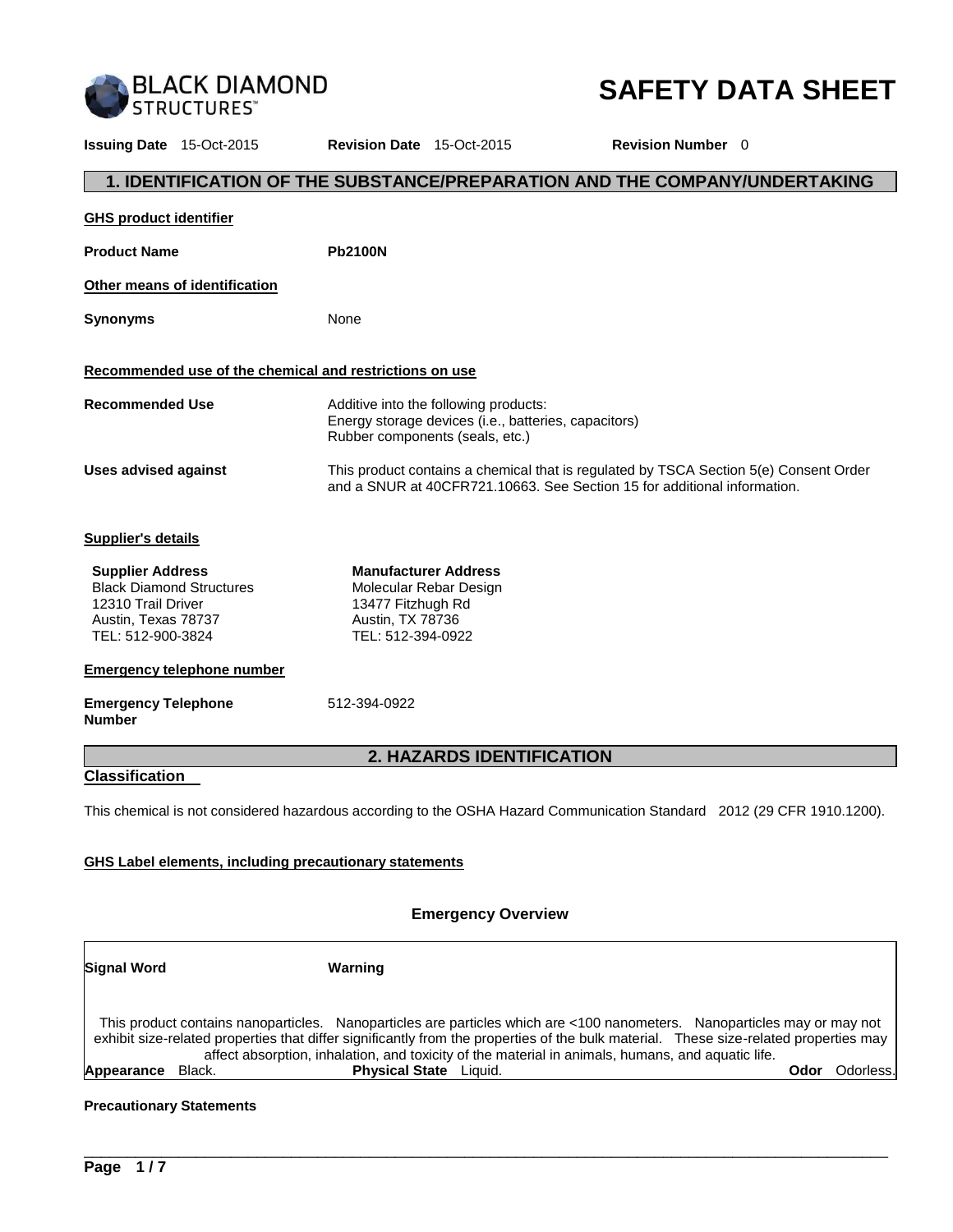**Prevention** • None

#### **General Advice**

- None
- **Storage**
- None

#### **Disposal**

• None

#### **Hazard Not Otherwise Classified (HNOC)**

There is limited information on inhalation of aqueous suspensions of carbon nanotubes. Fine mists may contain inhalable respirable carbon nanotubes.

#### **Other information**

5% of the mixture consists of ingredient(s) of unknown toxicity.

## **3. COMPOSITION/INFORMATION ON INGREDIENTS**

 $\Box$ 

| <b>Chemical Name</b>                                                                                       | -Nc | Weight % | secret<br>™rade |
|------------------------------------------------------------------------------------------------------------|-----|----------|-----------------|
| cular rebar<br>Moleo                                                                                       |     | . .      |                 |
| $\star$ The concentration from fractional of concentration has been initiated to a fund control of $\star$ |     |          |                 |

**4. FIRST AID MEASURES** 

*\*The exact percentage (concentration) of composition has been withheld as a trade secret.* 

| Description of necessary first-aid measures<br><b>General Advice</b>                 | Show this safety data sheet to the doctor in attendance.                                                                                                                                                         |  |  |
|--------------------------------------------------------------------------------------|------------------------------------------------------------------------------------------------------------------------------------------------------------------------------------------------------------------|--|--|
| <b>Eye Contact</b>                                                                   | Rinse immediately with plenty of water, also under the eyelids, for at least 15 minutes. Call<br>a physician or Poison Control Center immediately.                                                               |  |  |
| <b>Skin Contact</b>                                                                  | IF ON SKIN (or hair): Remove/Take off immediately all contaminated clothing. Rinse skin<br>with water/shower. Call a physician or Poison Control Center immediately. Wash<br>contaminated clothing before reuse. |  |  |
| <b>Inhalation</b>                                                                    | IF INHALED: Remove to fresh air and keep at rest in a position comfortable for breathing.<br>Call a physician or Poison Control Center immediately.                                                              |  |  |
| Ingestion                                                                            | IF SWALLOWED: Call a POISON CENTER or doctor/ physician if you feel unwell.                                                                                                                                      |  |  |
| Most important symptoms/effects, acute and delayed                                   |                                                                                                                                                                                                                  |  |  |
| <b>Most Important Symptoms/Effects</b> No information available.                     |                                                                                                                                                                                                                  |  |  |
| Indication of immediate medical attention and special treatment needed, if necessary |                                                                                                                                                                                                                  |  |  |

**Notes to Physician Treat symptomatically.** 

## **5. FIRE-FIGHTING MEASURES**

\_\_\_\_\_\_\_\_\_\_\_\_\_\_\_\_\_\_\_\_\_\_\_\_\_\_\_\_\_\_\_\_\_\_\_\_\_\_\_\_\_\_\_\_\_\_\_\_\_\_\_\_\_\_\_\_\_\_\_\_\_\_\_\_\_\_\_\_\_\_\_\_\_\_\_\_\_\_\_\_\_\_\_\_\_\_\_\_\_\_\_\_\_

## **Suitable Extinguishing Media**

Use extinguishing measures that are appropriate to local circumstances and the surrounding environment.

#### **Unsuitable Extinguishing Media** None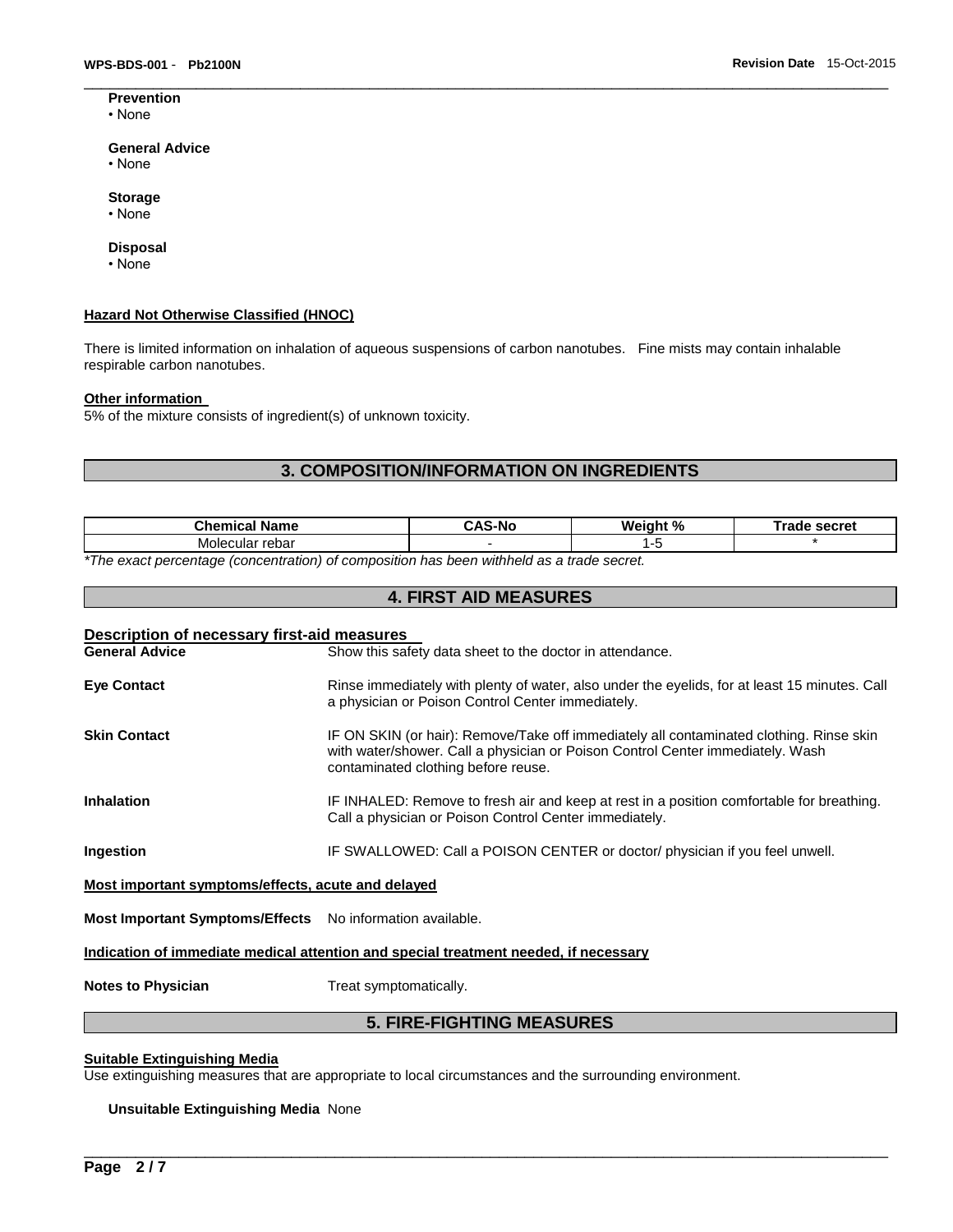## **Specific Hazards Arising from the Chemical**

Non-combustible

| <b>Explosion Data</b>            |       |
|----------------------------------|-------|
| Sensitivity to Mechanical Impact | None. |
| Sensitivity to Static Discharge  | None. |

 $\Box$ 

#### **Protective Equipment and Precautions for Firefighters**

As in any fire, wear self-contained breathing apparatus pressure-demand, MSHA/NIOSH (approved or equivalent) and full protective gear.

## **6. ACCIDENTAL RELEASE MEASURES**

#### **Personal precautions, protective equipment and emergency procedures**

| <b>Personal Precautions</b>                           | Keep people away from and upwind of spill/leak. Use personal protective equipment. Avoid<br>contact with skin, eyes and clothing. Do not breathe dust fume gas mist vapors spray. |
|-------------------------------------------------------|-----------------------------------------------------------------------------------------------------------------------------------------------------------------------------------|
| <b>Environmental Precautions</b>                      |                                                                                                                                                                                   |
| <b>Environmental Precautions</b>                      | Do not allow material to contaminate ground water system. Prevent product from entering<br>drains. See Section 12 for additional Ecological Information.                          |
| Methods and materials for containment and cleaning up |                                                                                                                                                                                   |
| <b>Methods for Containment</b>                        | Dike far ahead of liquid spill for later disposal.                                                                                                                                |
| <b>Methods for Cleaning Up</b>                        | Dam up. Soak up with inert absorbent material. Use personal protective equipment. Clean<br>up promptly using a HEPA-filtered vacuum.                                              |

## **7. HANDLING AND STORAGE**

| <b>Precautions for safe handling</b>                                                                                                                                                                                                                                  |                                                                                                                                                                                                                                                                                                                               |  |  |  |
|-----------------------------------------------------------------------------------------------------------------------------------------------------------------------------------------------------------------------------------------------------------------------|-------------------------------------------------------------------------------------------------------------------------------------------------------------------------------------------------------------------------------------------------------------------------------------------------------------------------------|--|--|--|
| <b>Handling</b><br>Prevent formation of aerosols or mists. Wear personal protective equipment. Avoid contact<br>with skin, eyes and clothing. Do not breathe dust/ fume/ gas/ mist/ vapors/ spray. Use only<br>in area provided with appropriate exhaust ventilation. |                                                                                                                                                                                                                                                                                                                               |  |  |  |
| Conditions for safe storage, including any incompatibilities                                                                                                                                                                                                          |                                                                                                                                                                                                                                                                                                                               |  |  |  |
| <b>Storage</b>                                                                                                                                                                                                                                                        | Keep containers tightly closed in a dry, cool and well-ventilated place.                                                                                                                                                                                                                                                      |  |  |  |
| <b>Incompatible Products</b><br>Strong oxidizing agents.                                                                                                                                                                                                              |                                                                                                                                                                                                                                                                                                                               |  |  |  |
| 8. EXPOSURE CONTROLS / PERSONAL PROTECTION                                                                                                                                                                                                                            |                                                                                                                                                                                                                                                                                                                               |  |  |  |
| <b>Control parameters</b>                                                                                                                                                                                                                                             |                                                                                                                                                                                                                                                                                                                               |  |  |  |
| <b>Exposure Guidelines</b>                                                                                                                                                                                                                                            | Little is known about the occupational exposure to nanoparticles which means that<br>regulatory bodies have not identified any exposure guidelines. Refer to "Approaches to<br>Safe Nanotechnology" by the National Institute Occupational Safety and Health (NIOSH) for<br>hazard assessment and risk management techniques. |  |  |  |
| <b>Other Exposure Guidelines</b>                                                                                                                                                                                                                                      | NIOSH proposes a recommended exposure limit (REL) of 1 $\mu$ g/m <sup>3</sup> elemental carbon as an<br>8 hr. Time Weighted Average respirable mass airborne concentrations for carbon<br>nanotubes.                                                                                                                          |  |  |  |
| <b>Appropriate engineering controls</b>                                                                                                                                                                                                                               |                                                                                                                                                                                                                                                                                                                               |  |  |  |

\_\_\_\_\_\_\_\_\_\_\_\_\_\_\_\_\_\_\_\_\_\_\_\_\_\_\_\_\_\_\_\_\_\_\_\_\_\_\_\_\_\_\_\_\_\_\_\_\_\_\_\_\_\_\_\_\_\_\_\_\_\_\_\_\_\_\_\_\_\_\_\_\_\_\_\_\_\_\_\_\_\_\_\_\_\_\_\_\_\_\_\_\_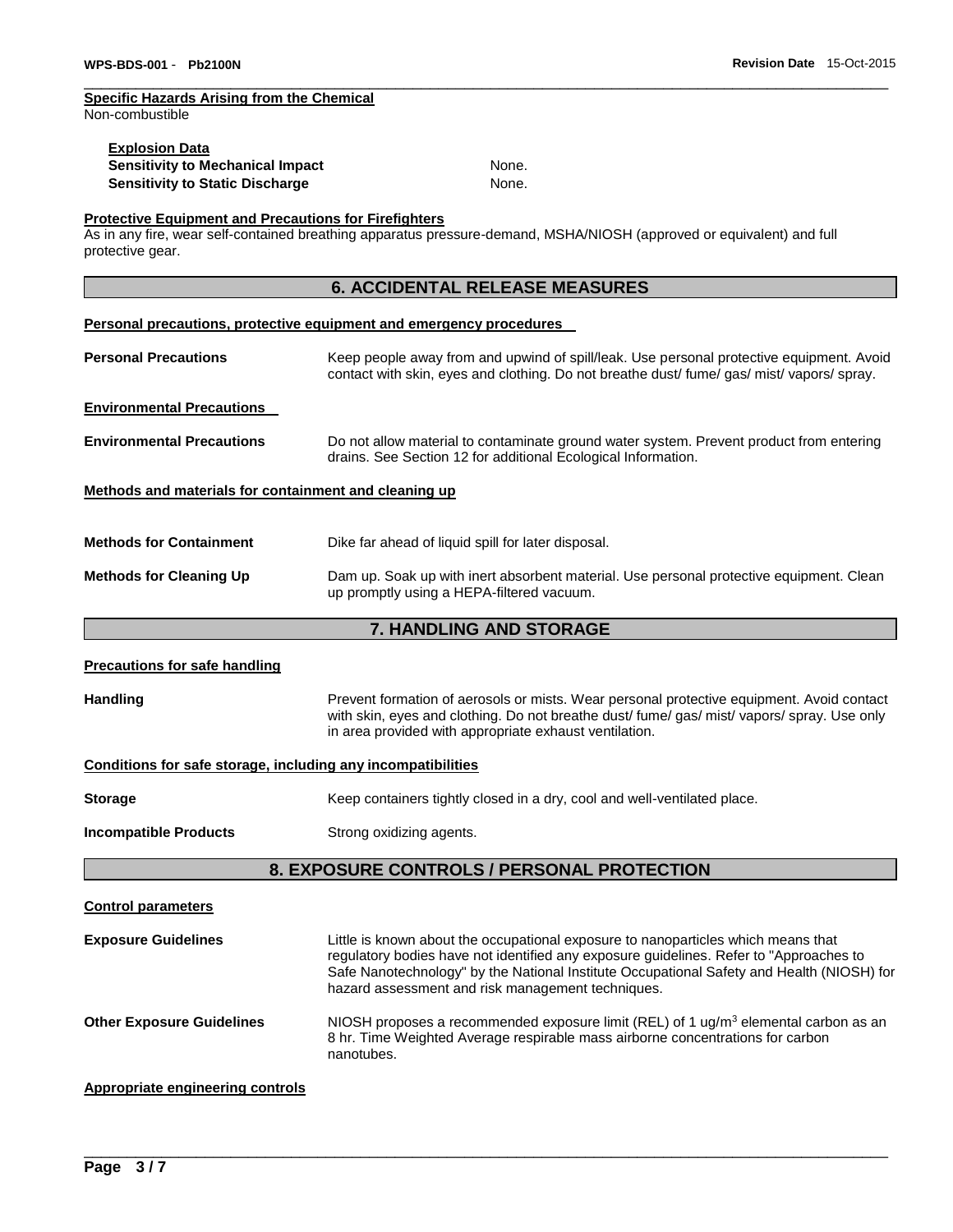# **Engineering Measures** Showers Eyewash stations Ventilation systems **Individual protection measures, such as personal protective equipment Eye/Face Protection** Safety glasses with side-shields. If splashes are likely to occur, wear: Goggles. Long sleeved clothing. Chemical resistant gloves.

**Respiratory Protection** Use type P95 (US) or type P1 (EU EN 143) particulate respirator. **Hygiene Measures** Handle in accordance with good industrial hygiene and safety practice.

## **9. PHYSICAL AND CHEMICAL PROPERTIES**

 $\Box$ 

#### **Information on basic physical and chemical properties**

| <b>Physical State</b>                                   | Liquid.                    | Appearance            | Black.                    |
|---------------------------------------------------------|----------------------------|-----------------------|---------------------------|
| Odor                                                    | Odorless.                  | <b>Odor Threshold</b> | No information available. |
|                                                         |                            |                       |                           |
| <b>Property</b>                                         | <b>Values</b>              | Remarks/ - Method     |                           |
| pH                                                      | $4 - 7$                    | None known            |                           |
| <b>Melting Point/Range</b>                              | No data available          | None known            |                           |
| <b>Boiling Point/Boiling Range</b>                      | 100 °C                     | None known            |                           |
| <b>Flash Point</b>                                      | No data available          | None known            |                           |
| <b>Evaporation rate</b>                                 | No data available          | None known            |                           |
| Flammability (solid, gas)                               | No data available          | None known            |                           |
| <b>Flammability Limits in Air</b>                       |                            |                       |                           |
| upper flammability limit                                | No data available          |                       |                           |
| lower flammability limit                                | No data available          |                       |                           |
| <b>Vapor Pressure</b>                                   | No data available          | None known            |                           |
| <b>Vapor Density</b>                                    | No data available          | None known            |                           |
| <b>Specific Gravity</b>                                 | $\sim 1$ g/cm <sup>3</sup> | None known            |                           |
| <b>Water Solubility</b>                                 | No data available          | None known            |                           |
| Solubility in other solvents                            | No data available          | None known            |                           |
| Partition coefficient: n-octanol/waterNo data available |                            | None known            |                           |
| <b>Autoignition Temperature</b>                         | No data available          | None known            |                           |
| <b>Decomposition Temperature</b>                        | No data available          | None known            |                           |
| <b>Viscosity</b>                                        | No data available          | None known            |                           |
|                                                         |                            |                       |                           |
| <b>Flammable Properties</b>                             | Not flammable              |                       |                           |
| <b>Explosive Properties</b>                             | No data available          |                       |                           |
| <b>Oxidizing Properties</b>                             | No data available          |                       |                           |
| Other information                                       |                            |                       |                           |
|                                                         |                            |                       |                           |
| <b>VOC Content (%)</b>                                  | No data available          |                       |                           |

## **10. STABILITY AND REACTIVITY**

\_\_\_\_\_\_\_\_\_\_\_\_\_\_\_\_\_\_\_\_\_\_\_\_\_\_\_\_\_\_\_\_\_\_\_\_\_\_\_\_\_\_\_\_\_\_\_\_\_\_\_\_\_\_\_\_\_\_\_\_\_\_\_\_\_\_\_\_\_\_\_\_\_\_\_\_\_\_\_\_\_\_\_\_\_\_\_\_\_\_\_\_\_

#### **Reactivity**

No data available.

#### **Chemical stability**

Stable under recommended storage conditions.

#### **Possibility of hazardous reactions**

None under normal processing.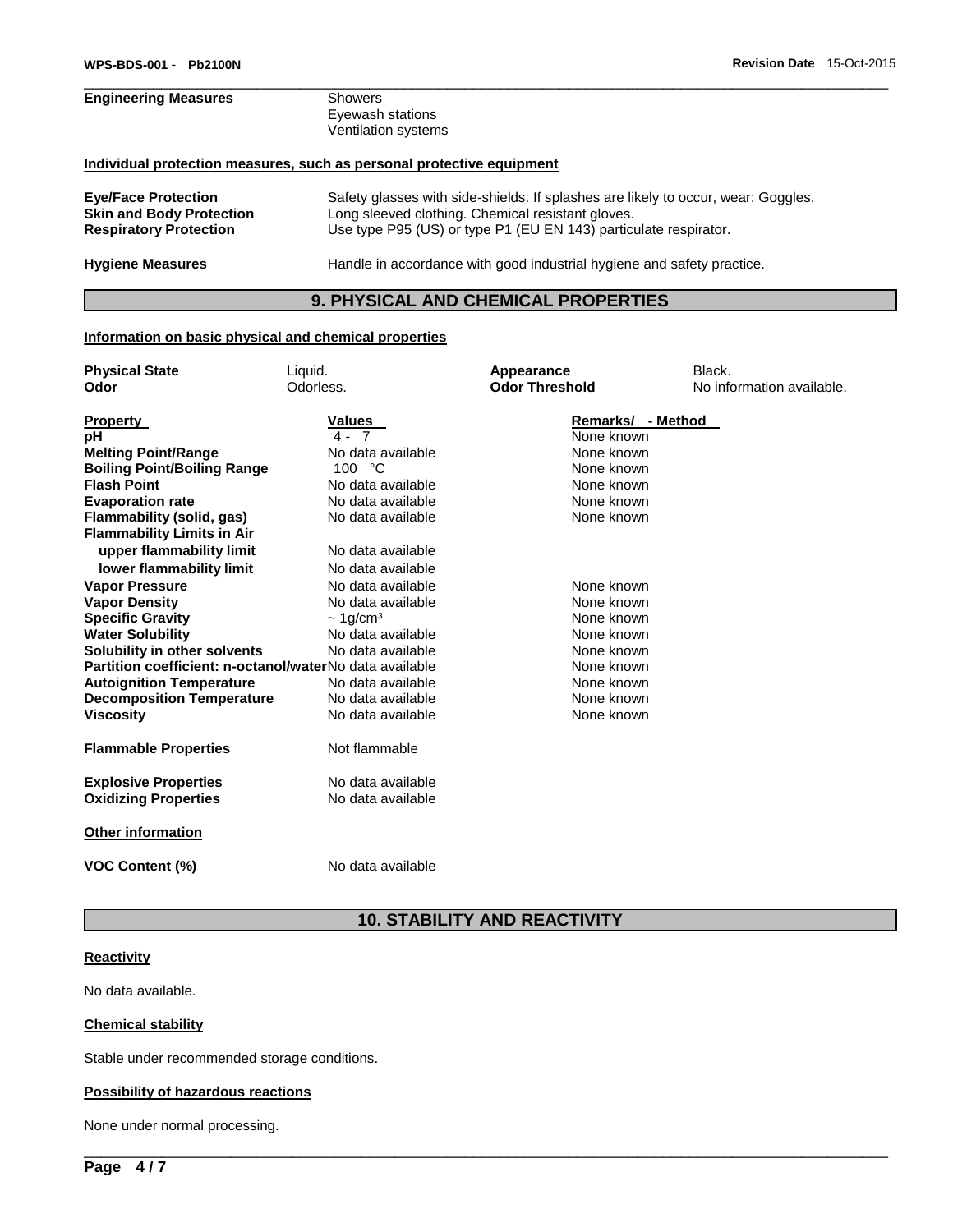#### **Hazardous Polymerization**

Hazardous polymerization does not occur.

#### **Conditions to avoid**

Do not allow to dry.

#### **Incompatible materials**

Strong oxidizing agents.

#### **Hazardous decomposition products**

None known based on information supplied.

## **11. TOXICOLOGICAL INFORMATION**

 $\Box$ 

## **Information on likely routes of exposure**

| <b>Product Information</b><br>This material should only be handled by, or under the close supervision of, those properly<br>qualified in the handling and use of potentially hazardous chemicals. It should be borne in<br>mind that the toxocological and physiological properties of this compound is not well<br>defined                         |                                                                                          |  |  |
|-----------------------------------------------------------------------------------------------------------------------------------------------------------------------------------------------------------------------------------------------------------------------------------------------------------------------------------------------------|------------------------------------------------------------------------------------------|--|--|
| <b>Inhalation</b><br>May be harmful if inhaled. There is limited information on inhalation of aqueous<br>suspensions of carbon nanotubes. Fine mists may contain inhalable respirable carbon<br>nanotubes. Evidence from animal studies indicate inhaled nanoparticles may deposit deep<br>in lung tissues possible interfering with lung function. |                                                                                          |  |  |
| <b>Eye Contact</b>                                                                                                                                                                                                                                                                                                                                  | May cause irritation.                                                                    |  |  |
| <b>Skin Contact</b>                                                                                                                                                                                                                                                                                                                                 | May cause irritation. May be harmful in contact with skin.                               |  |  |
| Ingestion                                                                                                                                                                                                                                                                                                                                           | May be harmful if swallowed.                                                             |  |  |
| <b>Component Information</b>                                                                                                                                                                                                                                                                                                                        | No information available.                                                                |  |  |
|                                                                                                                                                                                                                                                                                                                                                     | Symptoms related to the physical, chemical and toxicological characteristics             |  |  |
| <b>Symptoms</b>                                                                                                                                                                                                                                                                                                                                     | No information available.                                                                |  |  |
|                                                                                                                                                                                                                                                                                                                                                     | Delayed and immediate effects and also chronic effects from short and long term exposure |  |  |
| <b>Sensitization</b>                                                                                                                                                                                                                                                                                                                                | No information available.                                                                |  |  |
| <b>Mutagenic Effects</b>                                                                                                                                                                                                                                                                                                                            | No information available.                                                                |  |  |
| Carcinogenicity                                                                                                                                                                                                                                                                                                                                     | Contains no ingredients above reportable quantities listed as a carcinogen.              |  |  |
|                                                                                                                                                                                                                                                                                                                                                     | No information available.                                                                |  |  |
| <b>Reproductive Toxicity</b><br><b>STOT - single exposure</b>                                                                                                                                                                                                                                                                                       | No information available.                                                                |  |  |
| <b>STOT - repeated exposure</b>                                                                                                                                                                                                                                                                                                                     | No information available.                                                                |  |  |
| <b>Aspiration Hazard</b>                                                                                                                                                                                                                                                                                                                            | No information available.                                                                |  |  |
| <b>Numerical measures of toxicity - Product</b>                                                                                                                                                                                                                                                                                                     |                                                                                          |  |  |
| <b>Acute Toxicity</b>                                                                                                                                                                                                                                                                                                                               | 5% of the mixture consists of ingredient(s) of unknown toxicity.                         |  |  |
| <b>12. ECOLOGICAL INFORMATION</b>                                                                                                                                                                                                                                                                                                                   |                                                                                          |  |  |

\_\_\_\_\_\_\_\_\_\_\_\_\_\_\_\_\_\_\_\_\_\_\_\_\_\_\_\_\_\_\_\_\_\_\_\_\_\_\_\_\_\_\_\_\_\_\_\_\_\_\_\_\_\_\_\_\_\_\_\_\_\_\_\_\_\_\_\_\_\_\_\_\_\_\_\_\_\_\_\_\_\_\_\_\_\_\_\_\_\_\_\_\_

#### **Ecotoxicity**

The environmental impact of this product has not been fully investigated.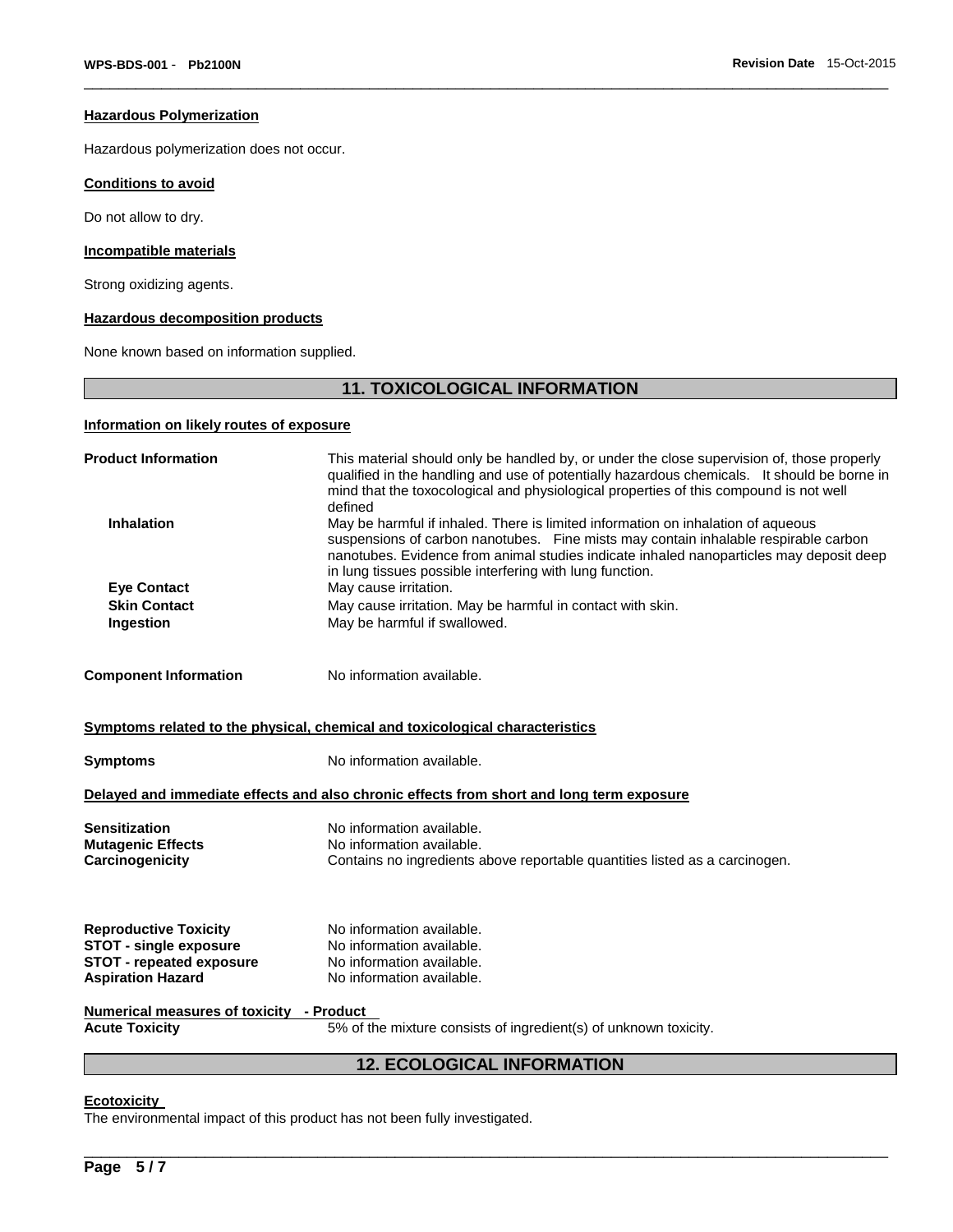| <b>Persistence and Degradability</b><br>No information available. |                                                                                                                                                                                                                                                                                                                                                                                                                                                                                                                                |  |  |  |  |
|-------------------------------------------------------------------|--------------------------------------------------------------------------------------------------------------------------------------------------------------------------------------------------------------------------------------------------------------------------------------------------------------------------------------------------------------------------------------------------------------------------------------------------------------------------------------------------------------------------------|--|--|--|--|
| <b>Bioaccumulation</b>                                            | No information available.                                                                                                                                                                                                                                                                                                                                                                                                                                                                                                      |  |  |  |  |
| <b>Other Adverse Effects</b><br>No information available.         |                                                                                                                                                                                                                                                                                                                                                                                                                                                                                                                                |  |  |  |  |
|                                                                   | <b>13. DISPOSAL CONSIDERATIONS</b>                                                                                                                                                                                                                                                                                                                                                                                                                                                                                             |  |  |  |  |
| <b>Waste Disposal Methods</b>                                     | This material, as supplied, is not a hazardous waste according to Federal regulations (40<br>CFR 261). This material could become a hazardous waste if it is mixed with or otherwise<br>comes in contact with a hazardous waste, if chemical additions are made to this material, or<br>if the material is processed or otherwise altered. Consult 40 CFR 261 to determine<br>whether the altered material is a hazardous waste. Consult the appropriate state, regional,<br>or local regulations for additional requirements. |  |  |  |  |
| <b>Contaminated Packaging</b><br>Do not re-use empty containers.  |                                                                                                                                                                                                                                                                                                                                                                                                                                                                                                                                |  |  |  |  |
|                                                                   | <b>14. TRANSPORT INFORMATION</b>                                                                                                                                                                                                                                                                                                                                                                                                                                                                                               |  |  |  |  |
|                                                                   |                                                                                                                                                                                                                                                                                                                                                                                                                                                                                                                                |  |  |  |  |
| <u>DOT</u>                                                        | Not regulated                                                                                                                                                                                                                                                                                                                                                                                                                                                                                                                  |  |  |  |  |
| <u>TDG</u>                                                        | Not regulated                                                                                                                                                                                                                                                                                                                                                                                                                                                                                                                  |  |  |  |  |
| <b>MEX</b>                                                        | Not regulated                                                                                                                                                                                                                                                                                                                                                                                                                                                                                                                  |  |  |  |  |

 $\Box$ 

## **15. REGULATORY INFORMATION**

**Molecular Rebar<sup>®</sup> is subject to SNUR regulations as per 40CFR721.10663.** 

| International Inventories |                |
|---------------------------|----------------|
| TSCA                      | Complies       |
| <b>DSL</b>                | Not determined |

#### **Legend**

**TSCA** - United States Toxic Substances Control Act Section 8(b) Inventory **DSL/NDSL** - Canadian Domestic Substances List/Non-Domestic Substances List

#### **U.S. Federal Regulations**

Section 313 of Title III of the Superfund Amendments and Reauthorization Act of 1986 (SARA). This product does not contain any chemicals which are subject to the reporting requirements of the Act and Title 40 of the Code of Federal Regulations, Part 372.

#### **SARA 311/312 Hazard Categories**

| No. |
|-----|
| N٥  |
| No. |
| No. |
| N٥  |
|     |

# **Clean Water Act**

This product does not contain any substances regulated as pollutants pursuant to the Clean Water Act (40 CFR 122.21 and 40 CFR 122.42).

\_\_\_\_\_\_\_\_\_\_\_\_\_\_\_\_\_\_\_\_\_\_\_\_\_\_\_\_\_\_\_\_\_\_\_\_\_\_\_\_\_\_\_\_\_\_\_\_\_\_\_\_\_\_\_\_\_\_\_\_\_\_\_\_\_\_\_\_\_\_\_\_\_\_\_\_\_\_\_\_\_\_\_\_\_\_\_\_\_\_\_\_\_